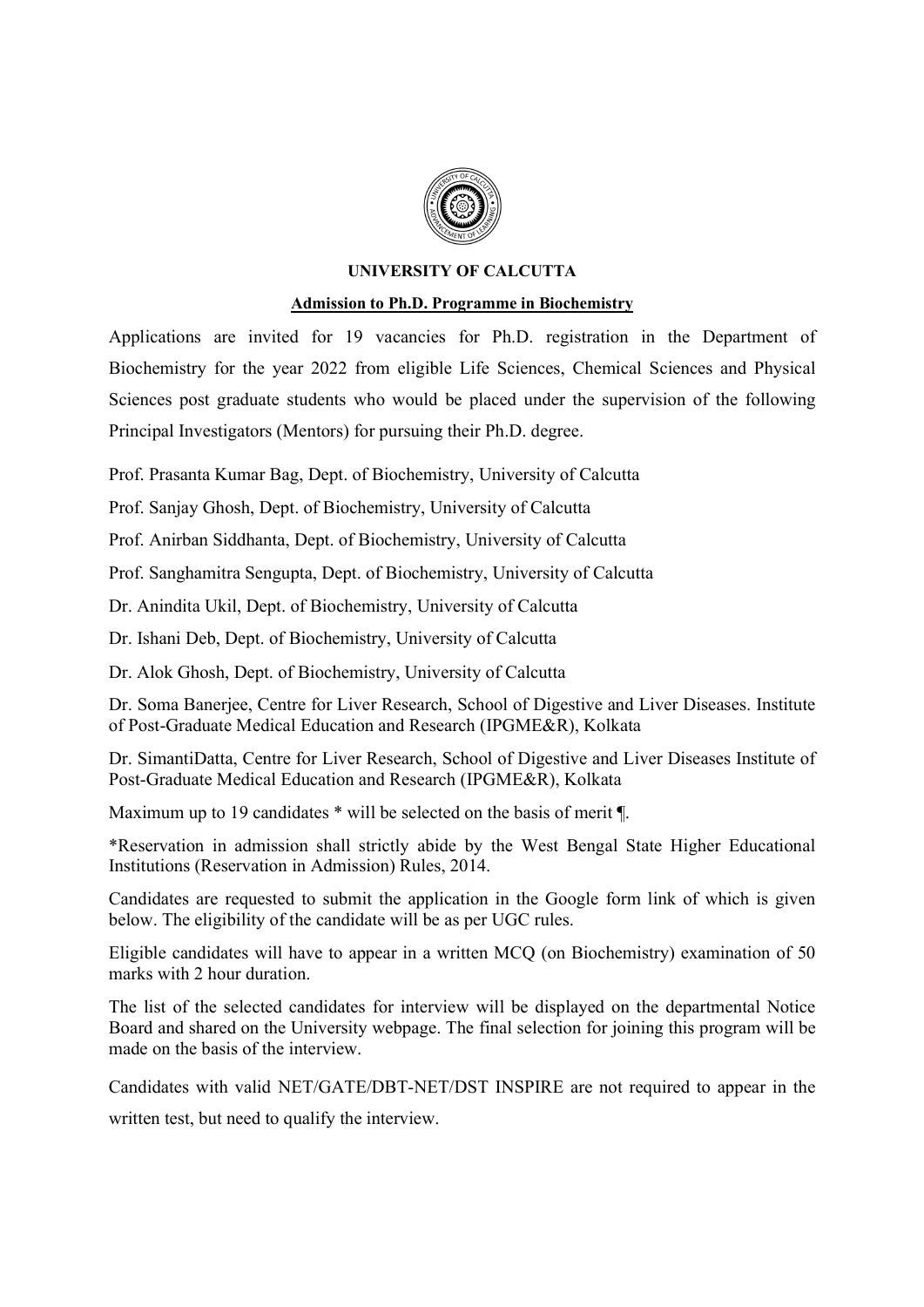# ¶ Please note that RET qualification does not ensure Research Fellowship.

Application to be submitted online (Google form link) to:

https://docs.google.com/forms/d/e/1FAIpQLSdOFykUT871r7K8FloC6OXkUcMG1H8JdFlvIWWE C5Ms7YDuOg/viewform?usp=sf\_link

Last date of receiving application: 6th May, 2022

Date, time of the examination: 17th May, 2022, at 3 PM

Declaration of eligible candidates for interview: 19th May, 2022

Date of interview: 23rd May, 2022 from 11 am in the Department of Biochemistry, University of Calcutta

Declaration of names of finally selected candidates will be notified after approval by the Honorable Vice-Chancellor